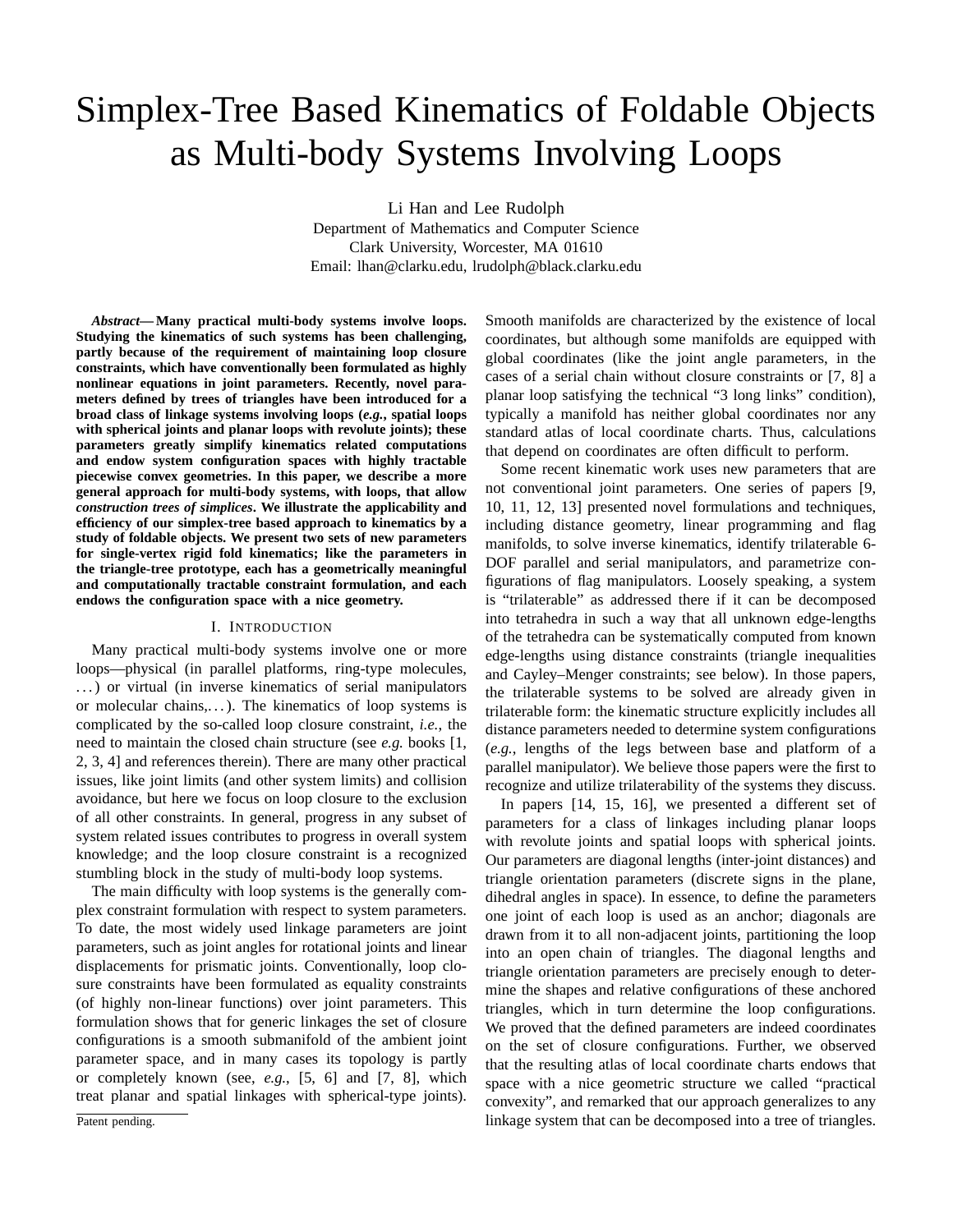#### II. NOVEL IDEA: CONSTRUCTION TREES OF SIMPLICES

Here we will present a general simplex-tree based parametrization approach for multi-body systems allowing construction trees of simplices; it includes the triangle-based approach of [14, 15] as a special case. Due to space limits, we write this paper somewhat intuitively and informally.

Before describing our new parametrization, we make a few comments. First, following the approach in [14, 15], we will focus on multi-body systems' deformations, that is, configurations with rigid motions factored out. The set of all deformations, called the deformation space, is mathematically the quotient space of the configuration space modulo the group of rigid motions that respect system constraints:  $DSpace =$ CSpace/RM .

Second, we note that many multi-body systems can be studied as multi-point systems, *e.g.*, by reducing each rigid member in the system to at most 4 general points in the member. Further, there may exist distance constraints among the points, which can be modeled as links between points: each pair of points subject to distance constraints can be modeled by a link that joins them, of fixed or variable length depending on the nature of the constraints. By such means, we can use linkage concepts, terms, and notations to study multi-object and multi-point systems under distance constraints.

Last, we recall some basic definitions concerning simplices, and facts about their geometry. In this paper we need only simplices of dimension at most 3: a 0-simplex is a point; a 1-simplex is a line segment; a 2-simplex is a triangle; a 3 simplex is a tetrahedron. A 0-dimensional face of a simplex is called a vertex, and a 1-dimensional face is called an edge. For  $k \geq 2$ , the edge lengths (*i.e.*, inter-vertex distances) of a ksimplex are subject to non-trivial constraints; the most familiar and simplest are the "triangle inequality" constraints for  $k =$ 2, and, in the Euclidean case, non-negativity of its Cayley– Menger determinant [17] (see Eq.  $(2)$  below) for all k. If all edge lengths of a simplex  $\sigma$  are fixed, then the shape of  $\sigma$  is essentially fixed. In the language of deformations, all points of  $DSpace(\sigma)$  are isolated; *e.g.*, in Euclidean space,  $DSpace(\sigma)$ contains just 1 or 2 points, the latter case happening only for deformations of an *n*-simplex in  $\mathbb{R}^n$  (its 2 deformations are distinguished by their orientation).

**Definition.** Our new approach to kinematics of linkage systems involving loops (and other multi-point systems under distance constraints) is based on representing the system under study by a construction tree of simplices. We say a tree of simplices is a construction tree of a given linkage system if the simplices satisfy the following three conditions. (1) Each link in the linkage system is an edge of at least one simplex in the tree. (2) The set of points of the multi-point linkage system equals the set of all vertices of all simplices in the tree. (3) The deformations of the linkage system can be constructed from the shapes of the simplices and relative configurations of simplices adjacent in the tree.

**Simplex Placement Procedure and Deformation Construction.** We can use a tree traversal process to construct any deformation of a multi-point system with a construction tree  $\mathcal{T} = (V(T), E(T))$  of simplices, given the following necessary and sufficient data about the deformation: (i) for each node  $\sigma \in V(\mathcal{T})$ , the shape of the simplex  $\sigma$ , and (ii) for each edge  $\{\sigma, \tau\} \in E(\mathcal{T})$ , the relative configuration of the simplices  $\sigma$  and  $\tau$  in the ambient space  $\mathbb{R}^n$ . Indeed, placing a simplex in an ambient space is equivalent to determining the coordinates of its vertices. Now, given the data (i) and (ii), we construct the corresponding deformation of the multi-point system recursively as follows. (I) Place any simplex  $\sigma \in V(\mathcal{T})$ anywhere in its ambient space (in case  $\dim(\sigma)$  equals the ambient dimension, an orientation parameter specifies one of its two orientations). (II) If for some edge  $\{\rho, \tau\} \in E(\mathcal{T})$ , the simplex  $\rho$  has already been placed in space but the simplex  $\tau$ has not yet been placed, then use the data (ii) to place  $\tau$ . When this simplex placement procedure terminates, the deformation has been constructed.

**New Parameters.** Two types of parameters hold the deformation data (i) and (ii): shape parameters (associated to nodes of T) and orientation parameters (associated to edges of T).

The shape of a simplex is determined by its edge lengths. In any given simplex in  $V(\mathcal{T})$ , some edges may be links (some with fixed lengths and others with variable lengths); we call a construction tree simplex edge a diagonal of the linkage if it is not a link. Our shape parameters for a linkage comprise the lengths of all variable edges and diagonals from the tree.

Two adjacent simplices in a construction tree share a subsimplex (*e.g.*, two triangles with a common edge). Thus there is no relative translation between two adjacent simplices, only at most a relative reorientation (about the common subsimplex)—in essence, an element of that subgroup of the orthogonal group of the ambient Euclidean space which acts as the identity on a linear subspace having the dimension of the common sub-simplex. Our orientation parameters for a linkage comprise relative reorientation data for adjacent simplices.

In summary, our simplex-based parameters for deformations comprise (a) lengths of diagonals and links of variable length (to give shapes of simplices), and (b) orientation parameters (to give relative configurations of adjacent simplices).

**Results.** The aforementioned simplex placement procedure for deformation determination indicates how to use simplexbased parameters to completely determine system deformations.

If we define the forward kinematics  $(FK)$  of a multi-point system as the determination of system point positions from given parameter values, the procedure is an algorithm that solves the FK problem. Conversely, the inverse kinematics (IK) problem of determining valid simplex-based parameters that satisfy loop closure constraints is equivalent to solving the system deformation space in those parameters.

This approach is very general and applies in many ambient geometries. In this paper, limited to simplices in Euclidean space or the 2-sphere, our main results are as follows.

*Theorem 1:* Consider a multi-point (or multi-body) system that allows a construction tree  $T$  of simplices. Then: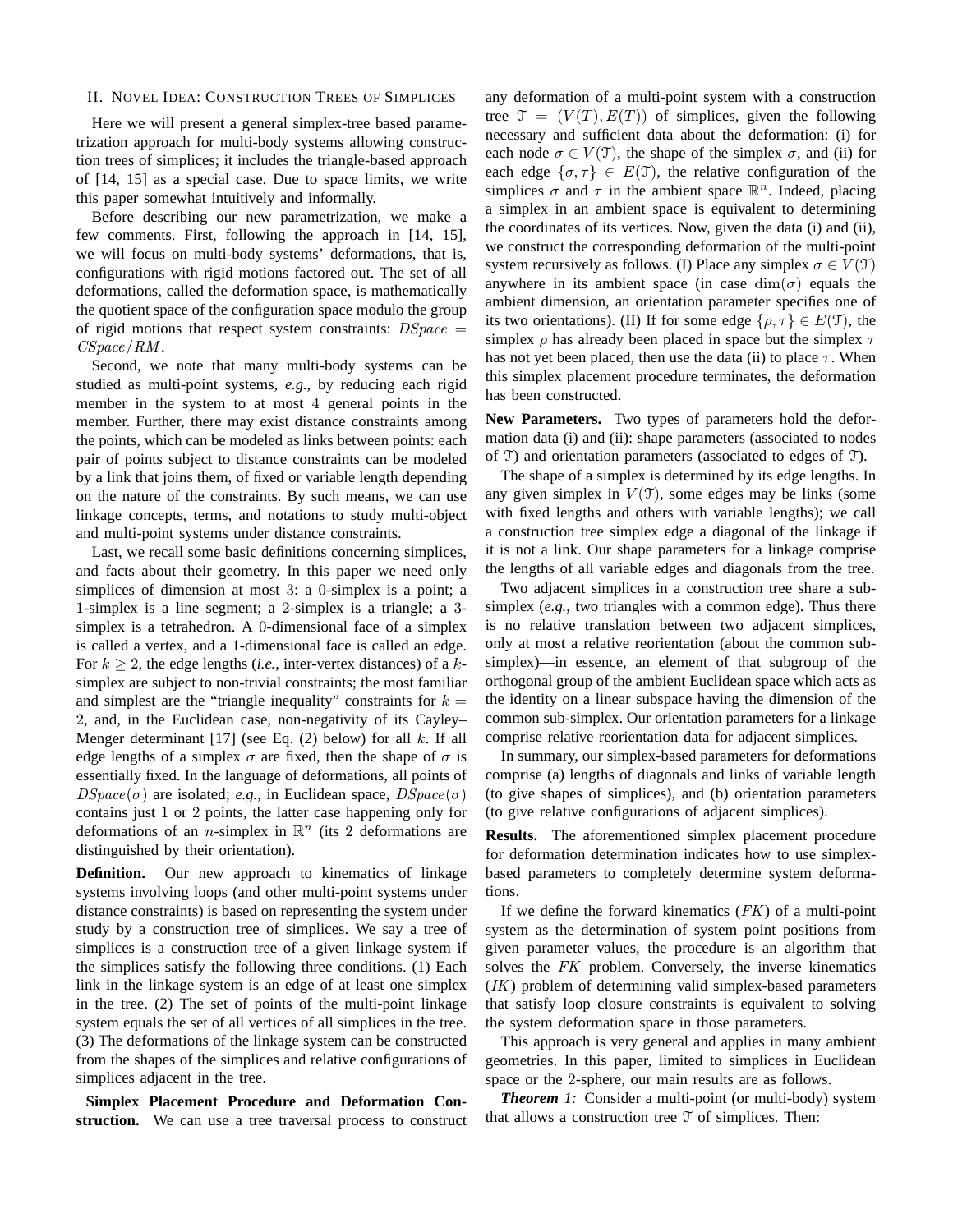(A) The deformations of the system are described by simplex-based parameters.

(B) The  $FK$  problem for the system is solved by a simplex placement procedure, with shapes and relative orientations of simplices directly determined by simplex-based parameters.

(C) The IK problem for the system is solved by giving an explicit description of its deformation space (DSpace) in terms of simplex-based parameters. More precisely, DSpace is essentially the product of DStretch and DFlip, where (1) DStretch comprises shape parameters satisfying explicit, simply evaluated constraints (triangle or Cayley–Menger determinant inequalities, and range inequalities) required for successful simplex formation, and is a convex body, while (2) DFlip comprises relative orientation parameters, and is independent of loop closure constraints.

*Proof:* If (a) the system under investigation is a planar or spatial linkage with (respectively) revolute or spherical joints, and no links of variable length, (b) T has no node of valence ≥ 3 (*i.e.*, is a subdivided interval), and (c) each simplex in  $V(\mathfrak{I})$  is a triangle in  $\mathbb{R}^2$  or  $\mathbb{R}^3$ , then we gave detailed proofs of (A), (B), and (C2) (using the relevant versions of our simplex placement procedure) in papers [14] and [15]; the proofs in the general case are entirely analogous.

Essentially the same is true of  $(C1)$ , with an important technical difference. In our earlier papers, DStretch is a *convex polytope*, because only triangle inequalities (involving link lengths and shape parameters) are involved, and triangle inequalities are linear. Here, in case  $V(\mathcal{T})$  includes one or more tetrahedra, Cayley–Menger inequalities (in link lengths and shape parameters) are involved, and these are non-linear in fact, for tetrahedra they are of total degree at most 3 in the squares of the diagonal lengths (and at most quadratic in the square of any one diagonal length). They are, however, still convex; the proof is an exercise in low-dimensional real algebraic geometry (relying heavily on elementary properties of cubics and quadratics). Thus DStretch need not be a polytope (though it will be as long as all nodes are triangles, even if some are spherical triangles) but it is always a piecewisesmooth semi-algebraic convex body.

As stated, in papers [14, 15] we made extensive use of the relevant special cases of Theorem 1. Here, just as in those papers, the general theorem shows that the solution of loop closure constraints can be much more efficient in simplexbased parameters than in conventional joint parameters. This gain in efficiency is due to both the convexity of DStretch and the independence of loop closure from orientation parameters.

In the remainder of this paper, we illustrate the applicability and efficiency of simplex-based parameters by studying foldable objects, especially single-vertex rigid folds, for which we present two sets of new parameters, each with geometricallymeaningful constraint formulations.

## III. FOLDABLE OBJECTS AND PRIOR WORK

In our daily life, we encounter such foldable objects as paper bags, umbrellas, and space-station antennas. Normal use of foldable objects involves folding and unfolding, but not cutting



Fig. 1. Foldable objects.

up; thus many complex constraints are involved in maintaining system structures and allowing system deformations.

Many foldable objects have crease patterns associated with them; see Fig. 1(a) for the creases of a standard paper bag. Each crease line allows relative rotations between two panels sharing the line; it can be viewed as a revolute joint (hinge). Assuming that the panels are rigid, the relative configuration of adjacent panels can be parametrized by an angle that measures their relative rotation about the shared crease line.

Vertices of the crease pattern occur at intersections of crease lines with other crease lines or with the boundary of the object (or both); *e.g.*, the standard bag crease pattern (Fig. 1(a)) has 8 interior vertices and 6 boundary vertices. An interior vertex  $O$  on which are incident  $n$  crease lines is adjacent to  $n$  panels, which surround it in a circuit, or closed chain; if no tearing is allowed this chain has to maintain the closure constraint. In terms of the angle parameters, closure can be understood intuitively as follows: pick any point on any one crease line, and subject that point to a sequence of rotations about each of the crease lines; then the point's final position should coincide with its original position. Mathematically, this becomes (as in [18]) the equation  $R(v_0, \phi_0) \cdots R(v_{n-1}, \phi_{n-1})P = P$ , where P denotes a point on a crease line,  $v_i$  denotes the directional vector for crease line i, and  $\phi(i)$  denotes the rotation angle about crease line i (see Fig. 1(b)). As this equation must be satisfied for all  $P$ , it is equivalent to require that the ordered product of the rotation matrices be the identity matrix,

$$
R(v_0, \phi_0) \cdots R(v_{n-1}, \phi_{n-1}) = I.
$$
 (1)

Each such equation imposes 3 non-linear constraints on  $n$ angular parameters. This means that, for a foldable object with only one non-boundary vertex (*i.e.*, a cycle of n panels surrounding a single common vertex), the space of deformations will generally be of dimension  $n-3$ . The angular formulation above amounts to studying this deformation space as the subset of the ambient angle space (an  $n$ -dimensional torus) defined by the constraint (1). Just as for a loop of linear links, the highly non-linear nature of this constraint on the angular parameters makes it technically difficult to understand and compute the structure of DSpace in these traditional coordinates. Foldable objects with more than one non-boundary vertex have yet more complicated descriptions in these parameters. Notwithstanding these difficulties, progress has been made. One interesting result [19] is that *DSpace* of a paper bag, creased as in Fig. 1(a) and with rigid panels, has isolated points corresponding to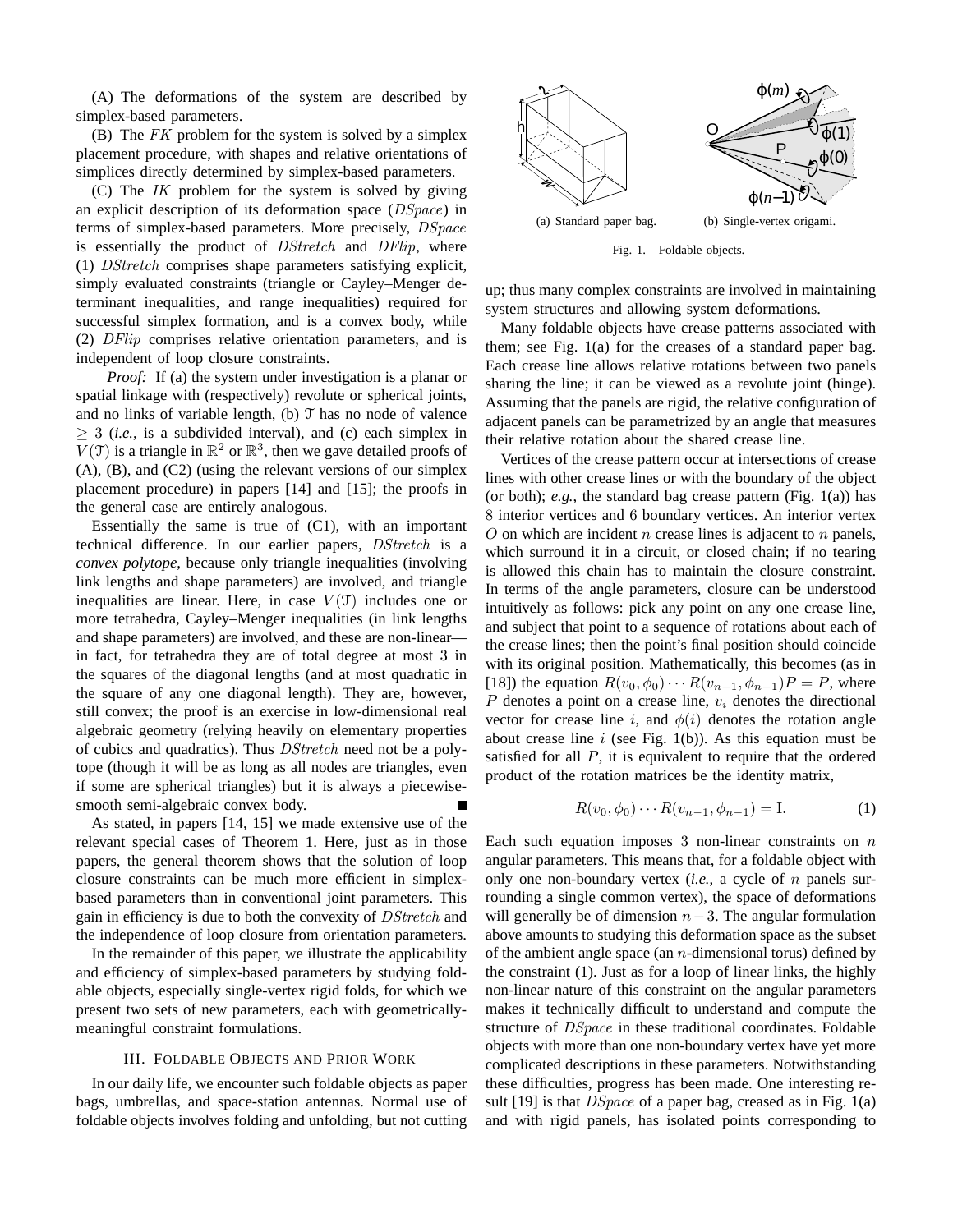the folded and completely unfolded states: in this model, a flattened shopping bag cannot be opened.

Kinematic related issues of foldable objects have been studied in various communities. In robotics, in addition to origami folding [18], sheet-metal and carton box folding (*e.g.* [20, 21, 22, 23]) have also been studied, mainly from the manipulation planning point of view, sometimes with no loop closure constraints for the folded objects. Folding, especially origami folding, has been studied in and outside of scientific communities, and commands a rich literature. The combinatorics and geometry communities have interesting kinematic results on origami folding (see *e.g.* [24, 25, 26, 27] and references therein), especially on rigid flat origamis, which we use below to give a clear and representative example of our approach. Rigid origamis are modeled to have rigid and planar panels, and flat origami folds are those that can be pressed in a book without (in theory) introducing new creases. Among many interesting results on single-vertex rigid flat origamis, we will use the following properties later (see, *e.g.*, [24, 25] for proofs). Assume the cone angles about the vertex add up to  $2\pi$  (as in [27], by cone angle we mean an angle between adjacent crease lines.) Then (a) the number of crease lines, and thus the number of cone angles, for a rigid flat origami vertex is even, and (b) the sum of even-indexed cone angles (thus also the sum of odd-indexed cone angles) is  $\pi$ .

We also refer readers to a very important and closely related paper [27], where the authors model a single-vertex origami as a spherical polygonal linkage and further prove that all single-vertex origami shapes are reachable from one to another via simple, non-crossing motions. They also consider general conical paper, where the total sum of the cone angles centered at the vertex is not  $2\pi$ , and obtain similarly remarkable results for conical paper with certain properties. Their approach relies on natural extensions to the sphere of planar Euclidean rigidity results regarding the existence and combinatorial characterization of expansive motions, which have been used in the recent breakthrough on collision-free convexifying (straightening) Euclidean polygonal loops (open chains) [28, 29]. One of our methods for single vertex origamis also models such a system as a spherical loop. But we use spherical triangles and corresponding parameters to study these loops, and explicitly parametrize their *DSpaces*, a very different approach from that in [27]. Further comparing results, paper [27] proves that the valid subset of DSpace (*i.e.*, DFree, to use a naming scheme parallel to the well-known CFree for the valid subset of CSpace) is connected, and provides an efficient collision-free path planner; our approach can solve the complete *DSpace* structure, but does not apply immediately to DFree.

## IV. SIMPLEX-TREE BASED KINEMATICS FOR FOLDS

Most of this section is devoted to the kinematics of a singlevertex fold, that is, a foldable object with multiple rigid and planar panels incident on one vertex  $O$ , each panel having two crease lines incident on it at that vertex (see Fig. 1(b)). The rigid panels and crease lines incident on O define a generalized cone with apex at  $O$ , so  $O$  is called the cone apex. Crease lines correspond to edges of the cone, and panels can rotate about crease lines without tearing, so cone deformations are subject to the loop closure constraint if panels and crease lines are to stay intact. Rather than describe DSpace of this cone in terms of angles subject to a constraint of the form (1), we modify our ideas from [14] and use a construction tree of simplices; we present two approaches, one based on Euclidean tetrahedra, the other on spherical triangles. Both approaches reveal close structural similarities between the kinematics of single-vertex folds and the kinematics of Euclidean planar loops.

### *A. Approach One: Trees of Euclidean Tetrahedra*

**System Modeling.** Pick a non-apex point  $P(i)$  on the  $i^{th}$ crease line (in cyclic order, with  $i$  taken modulo  $n$  as needed). The line segment  $\overline{P(i)P(i+1)}$  is contained in the  $i^{th}$  panel. The panels are rigid and rotation around a crease line is a rigid motion, so the length  $l_i$  of this segment is constant over all deformations; thus taken together all these segments form a (spatial) loop of n rigid links. Moreover, the length of  $\overline{OP(i)}$ (on the  $i^{th}$  crease line) is also constant, for the same reason. Thus each triangle  $Tri(O, P(i), P(i + 1))$  maintains its congruence class throughout all deformations of the generalized cone, so from the point of view of deformation space the original generalized cone may be replaced with a polyhedral cone comprising the *n* triangular panels  $Tri(O, P(i), P(i +$ 1)),  $i = 0, \ldots, n - 1$ . We now find a construction tree of simplices for this cone, and use simplex-based parameters to study its DSpace.

**Tetrahedra Trees and Parameters.** One method is to use any construction tree of triangles for the loop  $(P(0), P(1), \ldots, P(n-1))$ . For example, a 6-bar loop with vertices  $P(0), \ldots, P(5)$  is decomposed by the three diagonals  $(P(1), P(3)), (P(3), P(5))$ , and  $(P(5), P(1))$  into a construction tree of 4 triangles:  $Tri(1, 3, 5), Tri(1, 2, 3), Tri(3, 4, 5),$ and  $Tri(5, 0, 1)$ , with  $Tri(1, 3, 5)$  adjacent to all other three. (We abbreviate  $Tri(P(1), P(2), P(3))$  by  $Tri(1, 2, 3)$  and so on.) Now, each of these triangles  $Tri(P(i), P(j), P(k))$  determines a tetrahedron  $Tet(O, P(i), P(j), P(k))$ , whose three edges (additional to those of the triangle) have already been noted to be of fixed length. These tetrahedra fit together, in a tree combinatorially identical to that chosen to construct the loop, so as to construct the polyhedral cone (see Fig. 2.) The corresponding tetrahedra-based parameters for *DSpace* of the cone are closely related, but not identical, to the triangle-based



Fig. 2. Decomposition of a polyhedral cone into a tree of tetrahedra.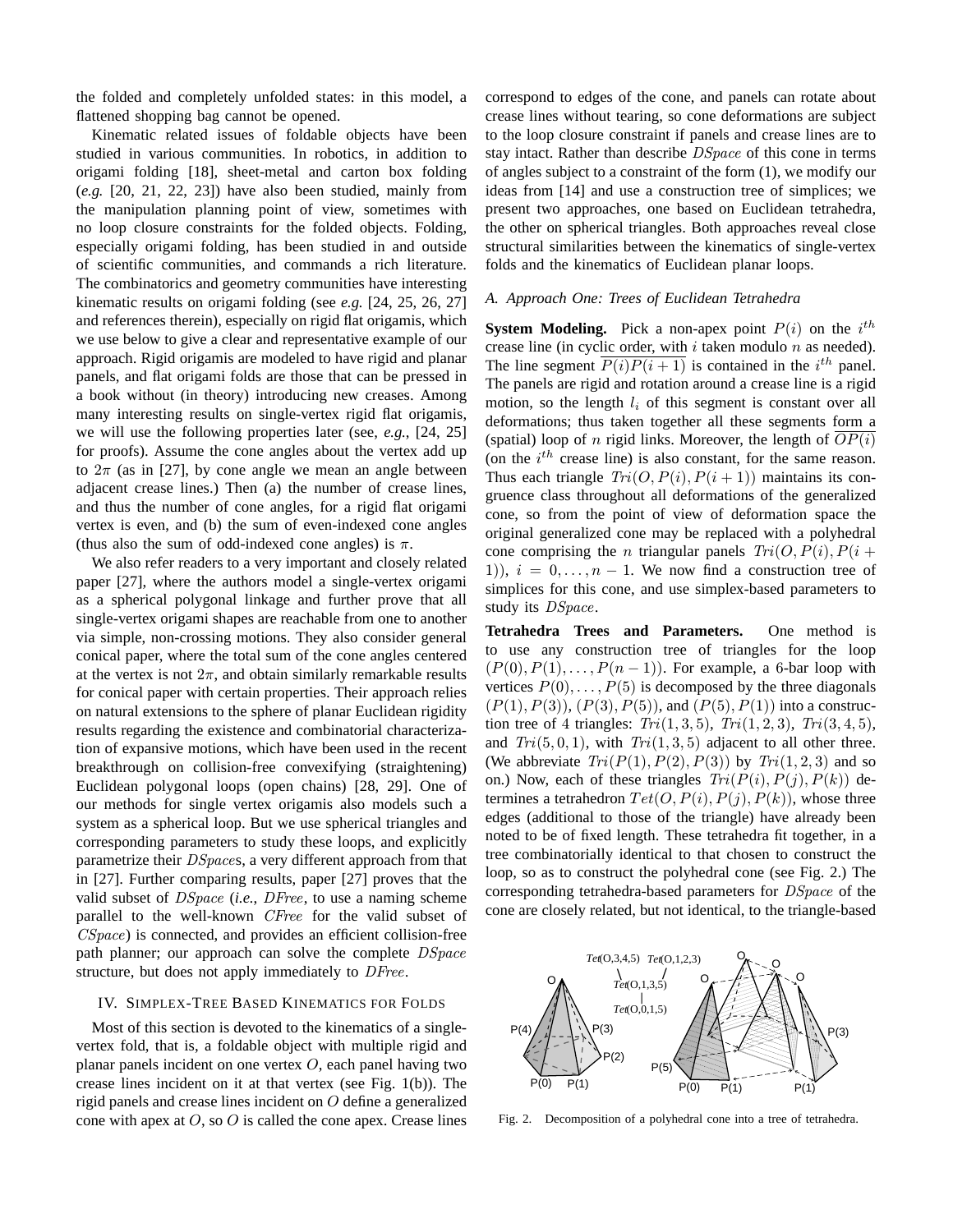parameters for DSpace of the loop. Namely, we use (a) the squared diagonal lengths  $D[\mathfrak{T}] = [D[\mathfrak{T}](1), \ldots, D[\mathfrak{T}](n-3)],$ and (b) the tetrahedron orientation signs  $s[\mathfrak{T}] = [s[\mathfrak{T}](1), \ldots,$ s[T](n – 2)]. Here T denotes a construction tree of tetrahedra for the polyhedral cone,  $D[\mathcal{T}](i) = d^2[\mathcal{T}](i)$  is the squared length of the  $i^{th}$  diagonal, and  $s[\mathfrak{T}](j)$  is the orientation sign of the  $j^{th}$  tetrahedron comprised in T. (The number  $n-3$  of squared diagonal lengths for the tree of tetrahedra equals the number  $n-3$  of diagonal lengths for the tree of triangles, and similarly for the number  $n - 2$  of orientation signs.)

**Constraints and** DSpace **Structures in Tetrahedral Parameters.** In this formulation, the loop closure constraint on the panels of our polyhedral cone becomes that set of constraints on the diagonal lengths which is necessary and sufficient for the tetrahedra comprised in  $T$  to exist. These constraints can be phrased in terms of the Cayley–Menger determinant. As is well known, given real numbers  $D(i, j)$   $(0 \le i, j \le 3)$ with  $D(i, j) = D(j, i) \geq 0$ ,  $D(i, i) = 0$ , points  $P(i) \in \mathbb{R}^3$  $(0 \le i \le 3)$  with  $D(i, j) = ||P(j) - P(i)||^2$  exist if and only if

$$
\begin{vmatrix}\n0 & 1 & 1 & 1 & 1 \\
1 & 0 & D(0,1) & D(0,2) & D(0,3) \\
1 & D(1,0) & 0 & D(1,2) & D(2,3) \\
1 & D(2,0) & D(2,1) & 0 & D(2,3) \\
1 & D(3,0) & D(3,1) & D(3,2) & 0\n\end{vmatrix} \geq 0.
$$
 (2)

Equality holds if and only if the points  $P(i)$  are coplanar. Each of the  $n-2$  tetrahedra  $\sigma \in V(\mathfrak{T})$  gives us one such inequality constraint. The set of all  $n-2$  inequalities defines the set of feasible squared diagonal lengths for the  $n$ -sided polyhedral cone, which we call DStretch.

The tetrahedron orientation signs are likewise defined along the lines set out in [14] for triangle orientation signs for a loop with a construction tree of triangles. If we use  $+$  and  $-$  for the two orientations of non-degenerate tetrahedra, and label singular tetrahedra with both  $+$  and  $-$ , we obtain (roughly) an identification of  $DSpace[\mathcal{T}]$  of the polyhedral cone parametrized by the tree T of tetrahedra with  $DStretch$ [T]  $\times DFlip$ , where  $DFlip = \{+, -\}^{n-2}$ . (As in [14], eliminating the "roughness" requires analysis of "super-singular" deformations.) Such a DSpace parametrization is very similar to that for a planar loop with  $n$  links given in [14]. An important difference is that, whereas [14] proves that DStretch of a planar loop with  $n$  revolute joints and fixed link lengths is a convex polyhedron of dimension  $n-3$ , in the present case DStretch is still convex but (for  $n \geq 5$ ) it is no longer a polyhedron.

The geometry of its various curvilinear faces is revealed by separate analyses of the constraint (2) in the cases where the corresponding tetrahedron includes exactly 1, 2, or 3 diagonals: a single diagonal's squared length is constrained to lie in an interval; a pair of diagonals' squared lengths are constrained to lie inside or on a certain ellipse; and a triple of diagonals' squared lengths lie inside or on the boundary of a certain semi-algebraic (cubic) convex body.

#### *B. Approach Two: Trees of Spherical Triangles*

For the tetrahedra above, the non-apex points  $P(i)$  on the crease lines, and thus their distances to the cone apex O and the link lengths, can be chosen quite arbitrarily, though astute choices might afford extra convenience in computation.

**System Modeling.** For the second approach, we demand that all  $P(i)$ 's be at the same distance from the cone apex O. Thus the set of  $P(i)$ 's is the intersection of the crease lines with a sphere centered at O. As noted earlier, the distance between O and any point on a crease line is constant across all deformations, so this sphere is also constant; further, since the cone panels are assumed to be rigid and planar, each of them intersects the sphere in a spherical line segment (*i.e.*, an arc of a great circle through the corresponding points  $P(i)$ and  $P(i+1)$ , and the spherical length of that segment is also constant. For simplicity, instead of spherical length we use central angle to measure spherical line segments (the spherical length is the radius of the sphere multiplied by the radian measure of the central angle). Following standard usage from spherical geometry, we also call a spherical line segment minor if its central angle is in  $[0, \pi]$ , and major if not.

In this language, what we have observed is that the intersection of each cone panel intersects the sphere in a spherical line segment of constant central angle. Therefore the intersection of the sphere with the entire system of rigid and planar panels incident on the cone apex  $O$  is a spherical *n*-gon loop (*n* being the number of panels) with links of fixed central angles; and the kinematics of the single-vertex fold is equivalent, in the sense of having identical DSpaces, to that of this spherical loop. The converse, that every spherical loop corresponds in this way to a single-vertex fold, is obvious.

There is a subtlety which we have no room to discuss properly here, but which must be mentioned. It is entirely standard to define the spherical distance between two points of a sphere to be the length of a minor spherical line segment with those endpoints, and with that definition the sphere becomes a metric space in the usual way—in particular, the triangle inequality holds; but there is no compelling reason to require the edges of a spherical polygonal  $n$ -gon to be minor segments. Nonetheless, in the remainder of this paper we restrict our attention to spherical polygonal  $n$ -gon loops in which each edge is minor; equivalently, in the language of foldable objects, to single-vertex folds in which the angle of each panel at the cone apex is at most  $\pi$ .

Spherical geometry shares many theorems with Euclidean plane geometry, but not all; so our triangle approach to spherical n-gon loop kinematics is very similar, but not identical, to our triangle approach in  $[14]$  for Euclidean planar *n*-gon loops. Below, we emphasize the points of difference.

## **Spherical Triangle Trees and Parameters.**

The construction trees of triangles in [14] have no branching because the triangles are anchored (share a common vertex); however, as noted in the proof of Theorem 1, the results and arguments in [14] extend to arbitrary construction trees of triangles, Euclidean or spherical. In particular, for an  $n$ -gon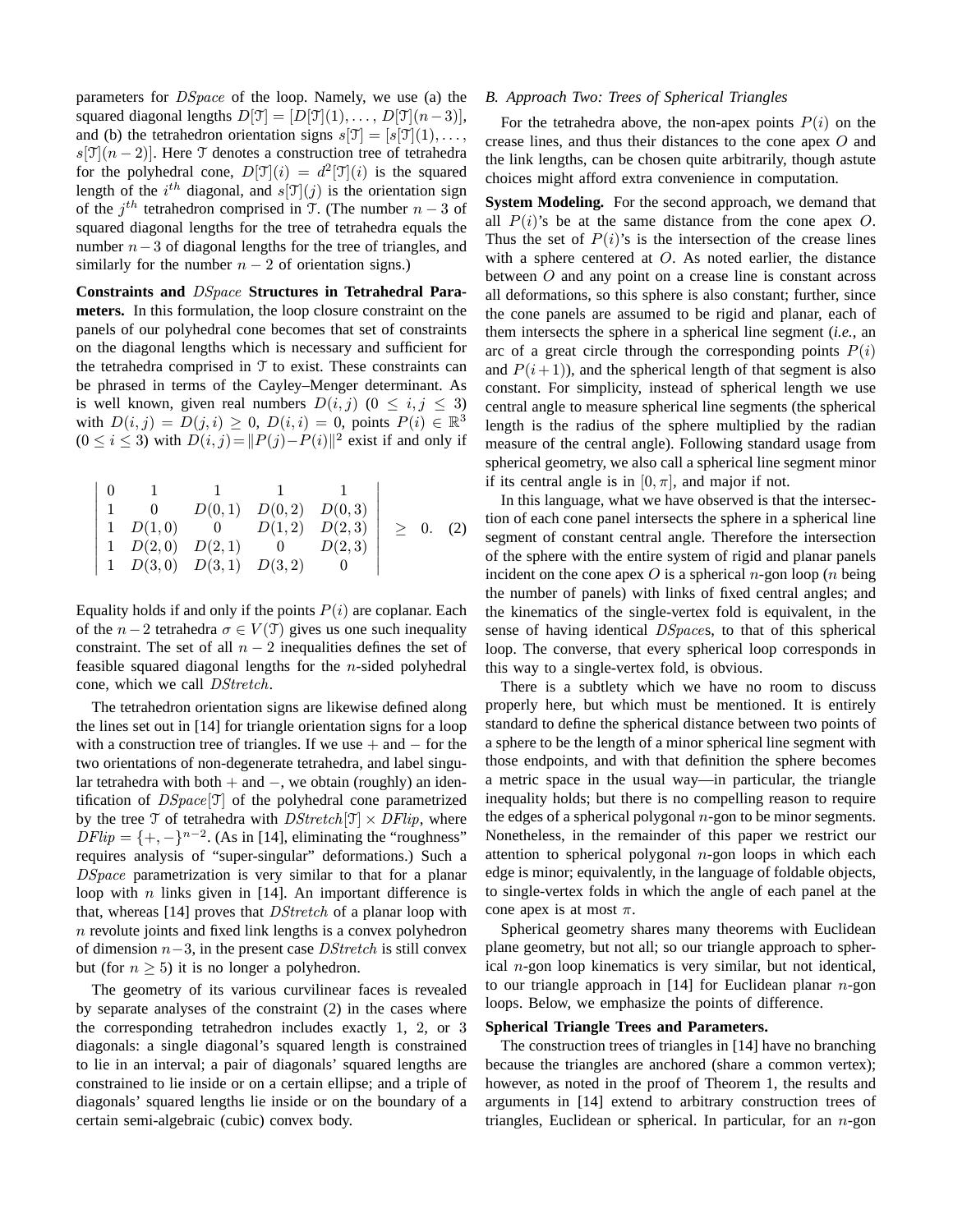loop each construction tree has  $n-2$  nodes and  $n-3$  edges (loop diagonals); Fig. 3 shows this for a spherical 6-gon with central angles (50, 97, 151, 82, 35, 59) (in degrees).

Following our general simplex-based approach, we define spherical-triangle-based parameters for the deformations of a spherical loop, and thus that of a polyhedral cone allowing rotation about the edges. Namely, we use (a) the spherical diagonal lengths  $\beta[\mathcal{T}](1), \ldots, \beta[\mathcal{T}](n-3)$ , and (b) the spherical triangle orientation signs  $s[\mathfrak{T}](1), \ldots, s[\mathfrak{T}](n-2)$ , where  $\mathfrak{T}$ is a construction tree of spherical triangles for the spherical loop,  $\beta[\mathcal{T}](i)$  is the central angle of diagonal i, and  $s[\mathcal{T}](i)$  is the orientation sign (+, -, or 0) of the  $i^{th}$  spherical triangle in T. One way to define this sign is as the orientation sign of the tetrahedron formed by the triangle vertices (in their given order) preceded by the center of the sphere; as usual 0 means that the tetrahedron is degenerate (equivalently, that the triangle is contained in a great circle). Reasoning like that in [14] shows that the orientation sign values  $s[\mathcal{T}](i)$  are essentially uncoupled from the central angle parameters  $\beta[\mathfrak{T}](j)$ ; reversing the sign of a non-degenerate triangle corresponds to reversing its orientation (compare Figs. 3(a) and 4(c)).

**Constraints and** DSpace **Structures in Spherical Triangle** Parameters. To generalize the method given in [14], we need to find the necessary and sufficient conditions on three angles less than or equal to  $\pi$  such that there exist a spherical triangle with those central angles. This is easy to do in light of the observation (true in both spherical and Euclidean geometry) that the length of one edge of a triangle is at most the sum of the lengths of the other two edges. One issue here is that the spherical distance between any two points is restricted to [0,  $\pi$ ]. Given two distances  $\beta_1$ ,  $\beta_2$ , each between 0 and  $\pi$ , their usual sum  $\beta_1 + \beta_2$  will have a direct range of [0,  $2\pi$ ]. However, if we define their *spherical sum* by

$$
\beta_1 \oplus \beta_2 = \min(\beta_1 + \beta_2, 2\pi - \beta_1 + \beta_2) \tag{3}
$$

then we find that their spherical sum is again between 0 and  $\pi$ ; and we see that given a spherical triangle with vertices  $P(i)$ ,  $P(j)$ ,  $P(k)$  at spherical distances  $\beta(i, j)$ ,  $\beta(j, k)$  and  $\beta(k, i)$ in  $[0, \pi]$ , the triangle inequalities become

$$
\beta(i,j) \le \beta(j,k) \oplus \beta(k,i) \tag{4}
$$

$$
\beta(j,k) \le \beta(k,i) \oplus \beta(i,j) \tag{5}
$$

$$
\beta(k, i) \le \beta(i, j) \oplus \beta(j, k) \tag{6}
$$

Moreover, in the cube  $[0, \pi]^3$ , these inequalities (which are all linear in the coordinates) cut out a convex polyhedron.



Fig. 3. One deformation of a spherical 6-gon loop with 3 sets of shape parameters derived from 3 different trees of 2-simplices.



Fig. 4. (a), (b) Two embeddings, with different relative orientations, of one pair of spherical triangles. (c) A deformation of a 6-gon loop, differing in the orientation of exactly one triangle from that shown in Fig. 3(a).



Fig. 5. (a) *DStretch* for a flat origami vertex with six creases and cone angles (45; 30; 65; 50; 70; 100) degrees, and a linear path of shape parameter values joining a gray interior point  $(60, 60, 80)$  to a black corner  $(95, 120, 145)$ . (b) DSpace for a flat origami vertex with four creases; it is not a manifold.

Now, returning to spherical loops, we note that the loop closure constraint is the set of triangle inequality constraints on the diagonal lengths required for successful formation of all spherical triangles in the construction tree T. As in [14] this implies that *DStretch*, the set of feasible diagonal central angles, is a convex polytope with a natural stratification. (Fig. 5(a) illustrates the situation for a spherical 6-gon loop with central angles of (45, 30, 65, 50, 70, 100) degrees.)

Again as in [14], this construction endows DSpace with a stratification: roughly, DSpace is constructed by gluing together  $2^{n-2}$  copies of *DStretch* (one for each assignment of orientation signs to triangles in T) along boundary strata corresponding to singular deformations (with one or more singular triangles). One essential fact used here is that reversing the orientation of a non-singular triangle, if possible, requires passing through a singular deformation of the triangle.

As a simple example of *DSpace* structures, consider a flat origami vertex with 4 panels. Let its cone angles be  $\beta(0,1)$ ,  $\beta(1, 2), \ \beta(2, 3) = \pi - \beta(0, 1), \text{ and } \beta(3, 0) = \pi - \beta(1, 2)$ (here we use properties (a) and (b) of flat origami vertices as quoted in section III). As the only shape parameter, we use the central angle between  $P(0)$  and  $P(2)$ . It is easy to verify that DStretch is the interval with endpoints  $\left|\beta(0,1)-\beta(1,2)\right|$  and  $\beta(0, 1) \oplus \beta(1, 2)$ . Further, at these endpoints the two triangles of the tree, one with vertices  $P(0)$ ,  $P(1)$ ,  $P(2)$  and the other with vertices  $P(2)$ ,  $P(3)$ ,  $P(0)$ , are simultaneously singular. (Trying some concrete values for  $\beta(0,1)$  and  $\beta(1,2)$  may help understand this fact.) Thus when *DSpace* is constructed from 4 copies of the interval DStretch, at each end of the interval all four copies are glued together; the resulting *DSpace* is singular (*i.e.*, not a manifold), and looks like the union of 2 circles intersecting at 2 points, as shown in Fig. 5(b). We see that all flat origami vertices of 4 panels (with generic cone angles) have topologically identical DSpaces.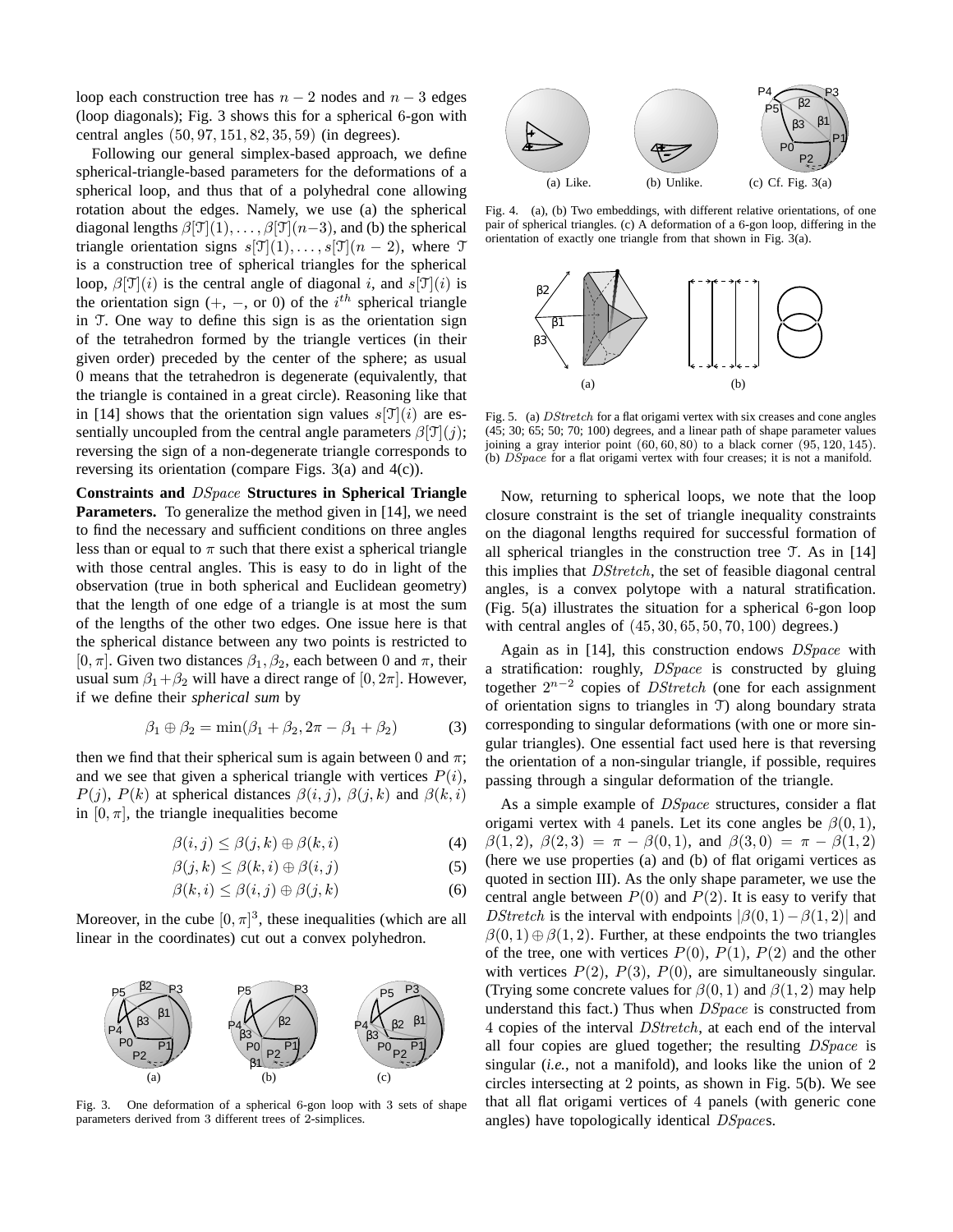

Fig. 6. Deformations and motion of the flat origami vertex with *DStretch* illustrated in Fig. 5(a); diagonal angles (in degrees) and orientation signs are as indicated. (a) Query deformation 1 ((60, 60, 80), (-,-,-,+)); (b) query deformation 2 ((60, 60, 80),  $(+, +, +, +)$ ); (c) a flat deformation  $((95, 120, 145), (0, 0, 0, +))$ ; (d) a linear path between query deformation 1 and the flat deformation (also shown in the copy in DSpace of Fig. 5(a) that has orientation sign  $(-,-,-,+)$ ; (e) singular deformation 1 ((95, 60, 80),  $(0,-,-,+)$ ); (f) singular deformation 2 ((95, 120, 80),  $(0,0,-,+)$ ).

#### *C. Results and Discussions*

The tetrahedron and spherical-triangle approaches exhibit similarity in *DSpace* structures for single-vertex fold kinematics, as summarized in the following theorem.

*Theorem* 2: For a single-vertex fold with n rigid panels, DStretch is an  $(n-3)$ -dimensional convex body, DFlip is the discrete set  $\{+, -\}^{n-2}$ , and *DSpace* consists of  $2^{n-2}$  copies of *DStretch* properly identified along their boundaries.

Both approaches have significant advantages over approaches that use joint angle parameters, thanks both to the explicit constraints in our new parameters and the practical convexity of DSpace in these parameters. As an illuminating example for the efficiency of our simplex-based approach, consider the generation of loop deformations. In our new parameters, this can be done in two steps.

First, we solve the shape parameters. Both Cayley–Menger determinant and spherical triangle inequality constraints can be efficiently solved, *e.g.*, with convex programming (or, for triangle inequalities, linear programming). We have also developed our own solving methods that take advantage of the highly structured constraints; in our computation study using Matlab, they beat the general methods by orders of magnitude.

Second, we pair the shape parameter values with the relative orientation sign parameters. For a generic single-vertex fold with  $n$  rigid panels, each set of diagonal length parameter values of a non-singular deformation pairs with  $2^{n-2}$  distinct sets relative orientation signs, generating  $2^{n-2}$  distinct (though related) system deformations, all with the same simplex shapes but differing simplex orientations. On a laptop computer, using linear programming in Matlab, a set of valid shape parameters for a generic single-vertex 1000-panel fold can be generated in about 1 millisecond. Paired with the points of DFlip, this yields  $2^{998}$  different deformations.

Knowledge and nice geometry of system *DSpaces* have significant impact on many kinematics related issues such as system design and path planning. For example, it is foreseeable for certain design tasks to favor systems in which having all (or important) system configurations fall into a single connected component of *DSpace* (or of *DFree*, when collision avoidance is taken into consideration). Explicit and efficient parametrization of DSpaces provides invaluable tools to designers for the evaluation and improvements of design schemes. As another example of the broad implications of our approach and results, the piecewise convexity of DSpace in simplex-based parameters greatly simplifies path planning for single-vertex folds. That is, two query deformations in the closure of one DSpace stratum (roughly, the points of DSpace corresponding to one copy of *DStretch*) can be joined by a straight-line path because DStretch is convex. Two deformations merely in the same component of *DSpace* can be joined by a piecewiselinear path, once we determine critical singular deformations through which to move successively between strata; again, the simple nature of the constraints on our shape parameters leads to efficient computation of singular deformations.

Figs. 6(a) and 6(b) show two query deformations of a flat origami vertex with 6 panels, again having central angles of  $(45, 30, 65, 50, 70, 100)$  degrees: both deformations have diagonal length values of (60, 60, 80) degrees, and have opposite orientations for all triangles except the one with vertices  $P(1)$ ,  $P(3)$ ,  $P(5)$ . Each query deformation can be linearly connected to a flat deformation, like that in Fig. 6(c) with diagonal lengths of (95, 120, 145) degrees. Fig. 6(d) illustrates a linear path from the deformation in Fig. 6(a) to the flat deformation. While a linear path between two points in a convex set is shortest in the convex metric and mathematically optimal, it generally involves simultaneous motion (folding) of all crease lines. Since in practice many folding motions are most easily done by folding only one or a few creases at once, for folding problems Manhattan paths are likely to be more practical than linear paths. The query deformation in Fig. 6(a) can reach the flat deformation by using a 3-segment Manhattan path through two singular deformations as in Figs. 6(e) and 6(f).

For single-vertex fold systems, the spherical triangle approach will generally be more efficient than the tetrahedron approach, since triangle constraints (inequalities  $(4)$ – $(6)$ ) are generally simpler than determinant constraints (inequality (2)). We introduced both approaches since each has its own advantages in various situations; *e.g.*, the tetrahedron approach generalizes directly to multi-vertex folds (like that in Fig. 7)



Fig. 7. A multi-vertex fold with a construction tree of simplices.